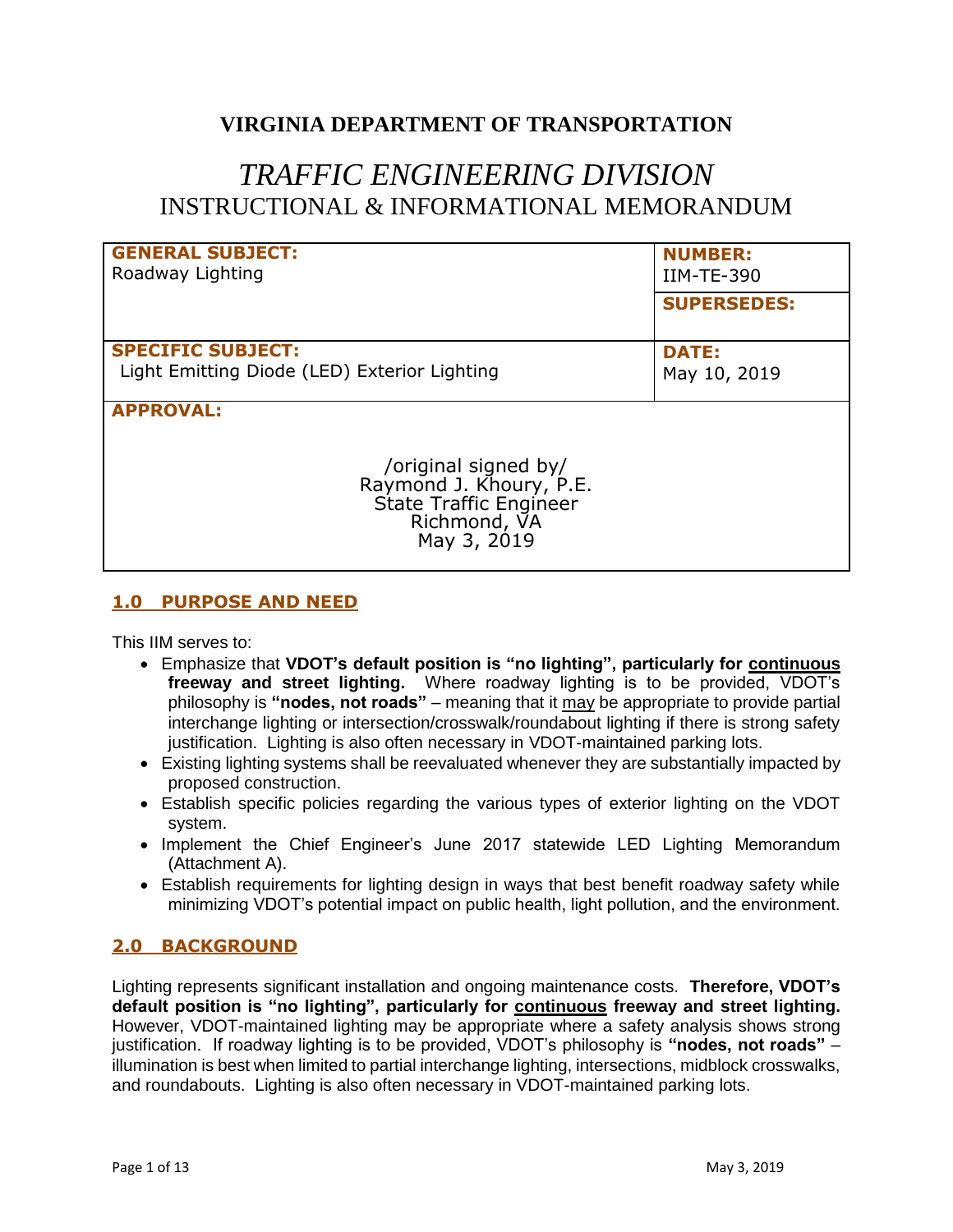**Additionally, existing roadway lighting systems shall be reevaluated** whenever a substantial proportion of the existing roadway lighting luminaires are slated for replacement during proposed reconstruction. For limited access highways, recent studies<sup>1</sup> have indicated that **lighting generally does not provide significant reduction in nighttime crash risk along straight tangent sections of freeway**. Lighting on limited access highways can still sometimes provide significant safety benefit (greatest potential to reduce likelihood of nighttime crashes) at the critical merge/diverge/weave areas.

Lighting of intersections and crosswalks can provide positive safety benefits when appropriately used. Lighting is one of the recommended "tools in the toolbox" of VDOT's [2017-2021 Strategic](http://www.virginiadot.org/info/resources/SHSP/VA_2017_SHSP_Final_complete.pdf)  [Highway Safety Plan](http://www.virginiadot.org/info/resources/SHSP/VA_2017_SHSP_Final_complete.pdf) (specifically the roadway departure, intersection, pedestrian, and bicyclist emphasis areas). Lighting is also a recommendation of the 2018 [Pedestrian Safety Action Plan.](http://vdot.maps.arcgis.com/apps/View/index.html?appid=ae073e60495948deafc34d08812dfb20) Lighting can result in approximately 22% reduction in nighttime injury crashes, and an 8%~32% reduction in pedestrian nighttime crashes at intersections.

A useful lighting design resource is FHWA's [roadway lighting web-based training.](https://safety.fhwa.dot.gov/roadway_dept/night_visib/roadway_lighting_workshop/Module_1_Final/Module_1_Final.htm)

# **3.0 LIGHTING JUSTIFICATION OR REMOVAL**

# 3.1 *General*

Similar to traffic signals, lighting needs to be both warranted and justified. Any proposed new VDOT-maintained roadway lighting shall be warranted as per the latest effective revision to the AASHTO *Roadway Lighting Design Guide*, and shall also document the anticipated benefits and costs using Crash Modification Factors (CMFs) from the Highway Safety Manual and the FHWA [CMF Clearinghouse.](http://www.cmfclearinghouse.org/) Cost considerations should consider both installation costs and future ongoing maintenance costs.

LEDs have reduced life-cycle costs as compared to traditional HPS fixtures, due to their higher energy efficiency and increased longevity. Historically, lighting still represents significant ongoing maintenance costs, including relamping, electrical service infrastructure maintenance, and replacement of knocked-down or damaged light poles.

# 3.2 *Limited Access Highways & Interchanges*

The AASHTO *Roadway Lighting Design Guide* defines three basic levels of limited access highway lighting:

- Continuous Freeway Lighting continuous lighting of all entire interchange areas and the limited access highway segments between successive interchanges
- Complete Interchange Lighting lighting of the entire interchange area, including the entire length of ramps (from gore area to terminus) and the entire length of the cross road within the limits of the interchange, but not the highway segments between interchanges.
- Partial Interchange Lighting illumination is limited to acceleration/deceleration/weave areas and ramp terminals.

In general, Partial Interchange Lighting is the best of those three strategies, by targeting lighting only to where it is needed the most – at those key decision-making areas. Partial Interchange

 $\overline{a}$ 

<sup>1</sup> *[Evaluation of the Safety Performance of Continuous Mainline Roadway Lighting on Freeway Segments in Washington State;](https://www.wsdot.wa.gov/research/reports/fullreports/855.1.pdf) March 2016; van Schalkwyck, Venkataraman, et. al.*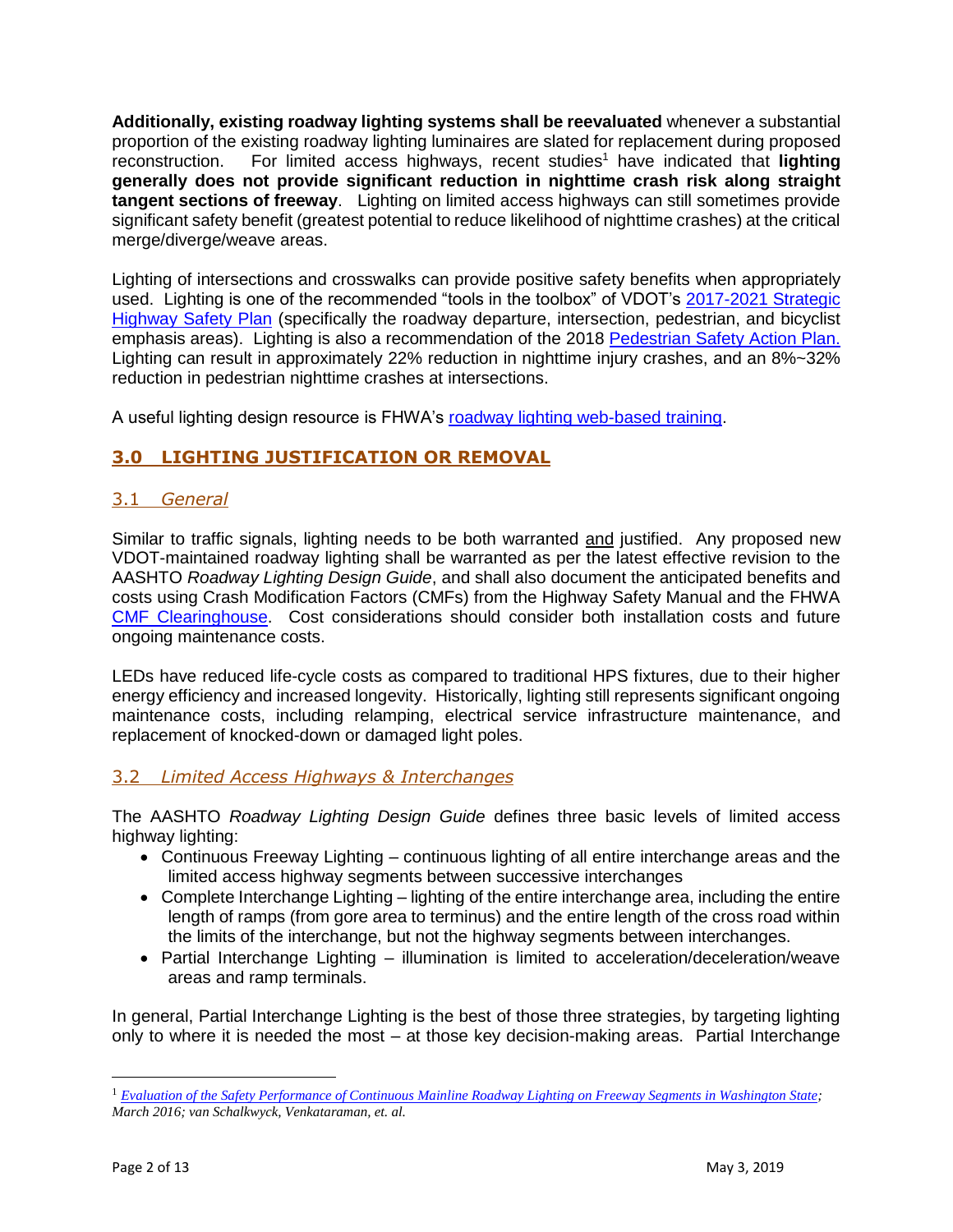Lighting would also include intersection lighting for ramps that end at unsignalized or signalized intersections; such lighting can reduce risk of wrong-way entry onto the limited access highway.

VDOT's lighting policy for limited access highways shall be as per **Table 1.**

| Table 1 – VDOT Policy for Limited Access Highway Lighting      |                                                                                                                                                                                                                                                                                                          |                                                                                                                                                                                                                                                                                                                                                                                                                                                                |  |
|----------------------------------------------------------------|----------------------------------------------------------------------------------------------------------------------------------------------------------------------------------------------------------------------------------------------------------------------------------------------------------|----------------------------------------------------------------------------------------------------------------------------------------------------------------------------------------------------------------------------------------------------------------------------------------------------------------------------------------------------------------------------------------------------------------------------------------------------------------|--|
| <b>Status of</b>                                               | <b>Currently lit</b>                                                                                                                                                                                                                                                                                     | <b>Currently unlit</b>                                                                                                                                                                                                                                                                                                                                                                                                                                         |  |
| existing hwy                                                   |                                                                                                                                                                                                                                                                                                          |                                                                                                                                                                                                                                                                                                                                                                                                                                                                |  |
| <b>Slated</b><br>for<br>major<br>reconstruction/<br>widening** | If<br>project will<br>impact a<br>the<br>substantial proportion of existing<br>luminaires at a location with<br><b>Full</b><br>Continuous Freeway or<br>Interchange Lighting, the District<br>shall consider whether to solely<br>Interchange<br>Partial<br>provide<br>Lighting in the future condition. | The Project Designer may evaluate<br>whether Partial Interchange Lighting is<br>both warranted and justified.<br>Intersection<br>lighting<br>shall<br>be<br>considered at ramp termini<br>with<br>potential for wrong-way entry onto the<br>limited access highway.<br>Neither Full Interchange Lighting nor<br>Continuous Freeway Lighting shall be<br>pursued without Central Office-Traffic<br>Engineering<br><b>Division</b><br>$(CO-TED)$<br>concurrence. |  |
| Not slated for<br>major<br>reconstruction/<br>widening         | <b>Districts</b><br>may<br>prepare<br>an<br>engineering evaluation of whether<br>decommission<br>to<br>remove<br>or<br>existing lighting.                                                                                                                                                                | Districts may prepare engineering<br>studies to justify Partial Interchange<br>Lighting installation if there is a<br>demonstrated safety need.<br>Neither Full Interchange Lighting nor<br>Continuous Freeway Lighting shall be<br>CO-TED<br>without<br>pursued<br>concurrence.                                                                                                                                                                               |  |

# **Table 1 – VDOT Policy for Limited Access Highway Lighting**

\*\*also applies to locations where a substantial proportion of existing light poles must be replaced due to structural issues.

Warrant evaluation shall be as per the latest effective revision to the AASHTO *Roadway Lighting Design Guide*, based on projected opening-day volumes. Justification is based on additional factors such as interchange importance, weaving volumes, and geometry.

When an existing bridge with an underbridge lighting system is being widened/reconstructed, designers shall evaluate whether daytime underbridge lighting is still warranted based on the most recent edition of the AASHTO *Roadway Lighting Design Guide*. If the underpassing road has pedestrian facilities, then the designer should consider the impact on pedestrian safety and security when assessing whether to maintain underbridge lighting when the structure is reconstructed.

Long underpasses (classified as "short tunnels" in IES RP-8) shall be equipped with underbridge lighting systems if daytime lighting is determined to be warranted based on the procedures of the most recent edition of the AASHTO *Roadway Lighting Design Guide*.

#### 3.3 *Intersections and Roundabouts*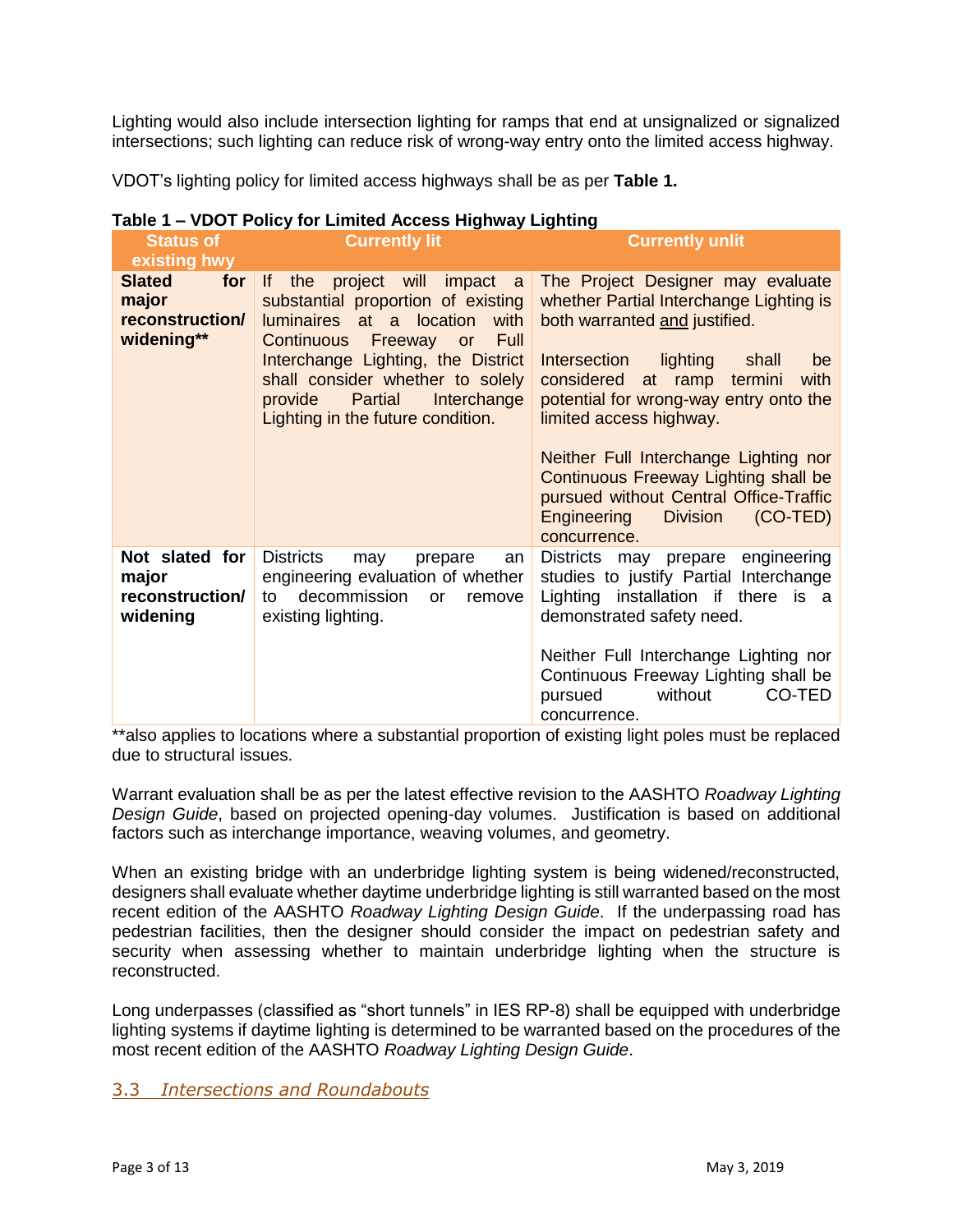Intersection lighting, where properly sited and designed, can provide important safety benefits to motorists, pedestrians, and bicyclists. Lighting is one of the recommended countermeasures for reducing pedestrian crash potential as per VDOT's 2018 [Pedestrian Safety Action Plan.](http://vdot.maps.arcgis.com/apps/View/index.html?appid=ae073e60495948deafc34d08812dfb20)

The *AASHTO Roadway Lighting Design Guide* does not provide explicit warrants for intersection lighting. One resource that may be considered is the FHWA *Design Criteria for Adaptive*  Lighting's Design Criteria for Streets (S-Class). This methodology assigns points based on criteria such as speeds, volumes, pedestrians, intersection density, and ambient luminance from adjacent land uses. Intersections calculated as S1 or S2 would likely benefit from intersection lighting.

VDOT's lighting policy for intersections, roundabouts, and crosswalks shall be as per **Table 2.**

| <b>Location type</b>       | <b>Recommendation</b>                                                          |  |  |
|----------------------------|--------------------------------------------------------------------------------|--|--|
| New or                     | Traffic signals with pedestrian accommodations:<br>Designers shall             |  |  |
| Reconstructed <sup>2</sup> | consider including intersection lighting.                                      |  |  |
| <b>Traffic signals</b>     |                                                                                |  |  |
|                            | Intersection lighting should be included if the intersection can be properly   |  |  |
|                            | illuminated using luminaires atop the proposed signal supports without         |  |  |
|                            | aerial utility or other conflicts. Intersection lighting may be included if    |  |  |
|                            | adequate lighting would require separate supports.                             |  |  |
|                            |                                                                                |  |  |
|                            | Traffic signals at interchange off-ramp termini: Lighting shall be             |  |  |
|                            | considered as a way to reduce risk of wrong-way entry onto the limited-        |  |  |
|                            | access facility. Intersection lighting should be included if the intersection  |  |  |
|                            | can be properly illuminated using luminaires atop the proposed signal          |  |  |
|                            | supports without aerial utility or other conflicts. If adequate lighting would |  |  |
|                            | require separate supports, then intersection lighting may be provided.         |  |  |
|                            |                                                                                |  |  |
|                            | Other traffic signals: intersection lighting may be included.                  |  |  |
| <b>Roundabouts</b>         | Lighting is not automatically required at all roundabouts; it should be        |  |  |
|                            | considered on a case-by-case basis based on expected traffic volumes,          |  |  |
|                            | roundabout configuration (single-lane or multi-lane), sight distances, and     |  |  |
|                            | expected levels of pedestrian and bicyclist activity. See "Roundabouts:        |  |  |
|                            |                                                                                |  |  |
|                            | An Informational Guide" for more guidance.                                     |  |  |
| <b>Unsignalized</b>        | Intersection lighting may be considered. Lighting can be an effective          |  |  |
| <b>intersections</b>       | safety countermeasure to reduce nighttime crash rates and crash severity       |  |  |
|                            | at such locations, as summarized in this 2009 FHWA synthesis.                  |  |  |
| <b>Uncontrolled</b>        | Pedestrian crashes are more likely to happen at night. Crosswalk lighting      |  |  |
| marked                     | shall be considered for uncontrolled crossings of higher-speed                 |  |  |
| pedestrian                 | approaches (≥45 mph) due to the limited sight distance that headlights         |  |  |
| crossings                  | provide at higher speeds, as well as the greater risk of serious injury or     |  |  |
|                            | fatality when a pedestrian or bicyclist is struck by a vehicle traveling at    |  |  |
|                            | higher speeds.                                                                 |  |  |
| <b>Railroad grade</b>      | As per the FHWA Railroad-Highway Grade Crossing Handbook, lighting             |  |  |
| crossings                  | can be an effective crash countermeasure for some grade crossings.             |  |  |

**Table 2 – VDOT Policy for Intersection/Roundabout/Crosswalk Lighting**

 $\overline{a}$ 

<sup>2</sup> *Defined, for the purposes of this IIM, as replacement of at least 66% of the mast arms or strain poles.*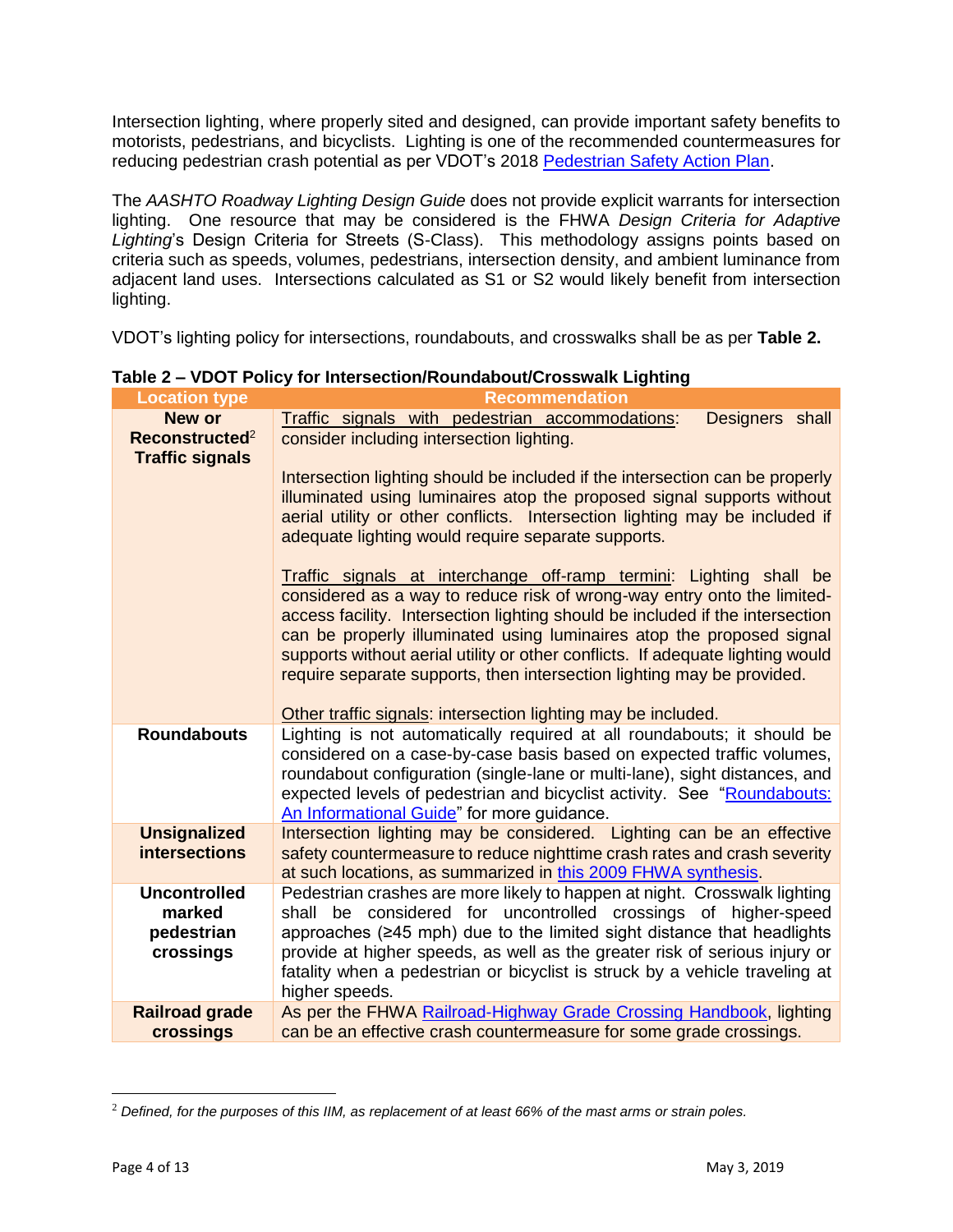# 3.4 *Sign Lighting*

Refer to the latest effective revision to [IIM-TE-380](http://www.virginiadot.org/business/resources/traffic_engineering/memos3/TE-380_Sign_Lighting.pdf) for policies and guidance on evaluating the need for overhead guide sign lighting.

#### 3.5 *Park & Rides*

Park & Ride lighting shall be included where required as per VDOT's Park & Ride Design [Guidelines.](http://www.virginiadot.org/travel/resources/parkAndRide/Park_Ride_Design_Guidelines.pdf)

# **4.0 LIGHTING DESIGN**

#### 4.1 *Conventional and High Mast Lighting*

All new VDOT-maintained conventional (Standard LP-1 and LP-2) and high mast (Standard LP-3) lighting shall use LEDs as per the Chief Engineer's June 2017 Memo (Attachment A). This includes:

- Interstates and limited access primaries mainline and interchanges
- Lighting on non-limited access primaries and secondaries
- Intersection lighting (stand-alone light poles and luminaires attached to signal poles)
- Park & Rides
- Rest Areas/Welcome Centers
- DMV truck weigh stations<sup>3</sup>
- VDOT facility (e.g. District/Residency/Area Headquarters) parking lots

Conversion kits (kits that replace the HPS bulb with an LED within the existing housing) shall only be used with CO-TED approval.

#### 4.2 *Lighting Design at Intersections and Pedestrian Crossings*

The below graphics, taken from the FHWA [Informational Report on Lighting Design for Midblock](https://www.fhwa.dot.gov/publications/research/safety/08053/08053.pdf)  [Crosswalks,](https://www.fhwa.dot.gov/publications/research/safety/08053/08053.pdf) indicate recommended lighting placement for intersections and midblock crossings. These light positions are designed to maximize uniformity of illumination, and provide lighting on the approach side of the pedestrian rather than behind the pedestrian. Refer to Section 5.3 (crosswalks) of the Illumination Engineering Society (IES) Recommended Practice RP-8 (version 2018 or later editions) for more guidance.

Wherever possible, intersection lighting should use combination poles (luminaires mounted atop traffic signal poles) to minimize the number of fixed objects and ancillary structures in each quadrant.

 $\overline{a}$ 

<sup>3</sup> Although truck weigh station infrastructure is operated and maintained by the Department of Motor Vehicles (DMV), their operation is funded by VDOT, and VDOT often maintains the light poles located along the entry and exit ramps to the weigh station.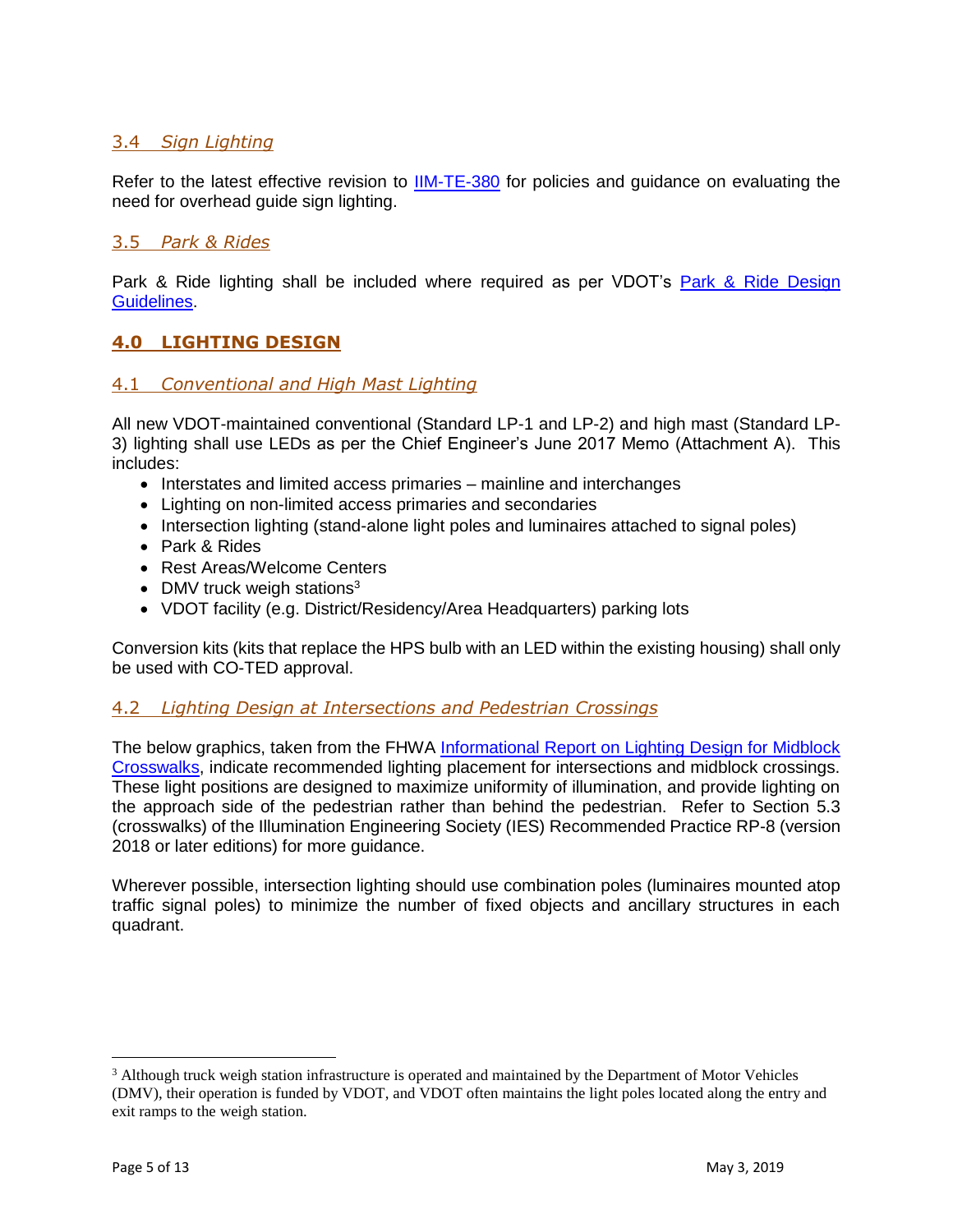

*Recommended luminaire placement at intersections (from FHWA Informational Report)*



*Recommended luminaire placement at midblock crossings (from FHWA Informational Report)*

#### 4.3 *Sign Lighting*

Sign lighting design shall be as per the latest effective revision to IIM-TE-380 and the *Traffic Engineering Design Manual*.

All new sign lighting shall be LED luminaires.

#### 4.4 *Underbridge and Short Tunnel Lighting*

Underbridge lights illuminate underpasses and short tunnels (including VDOT structures that cross locally-maintained streets). This category does not include major tunnels such as HRBT, MMMBT, and the two I-77 tunnels.

All new VDOT-maintained underbridge/short tunnel lights installed via construction contract shall be LED luminaires.

Typically, LEDs must be installed in locations differing from the existing HPS "wallpack" locations and the existing conduits and NEMA junction box enclosures must also be replaced. When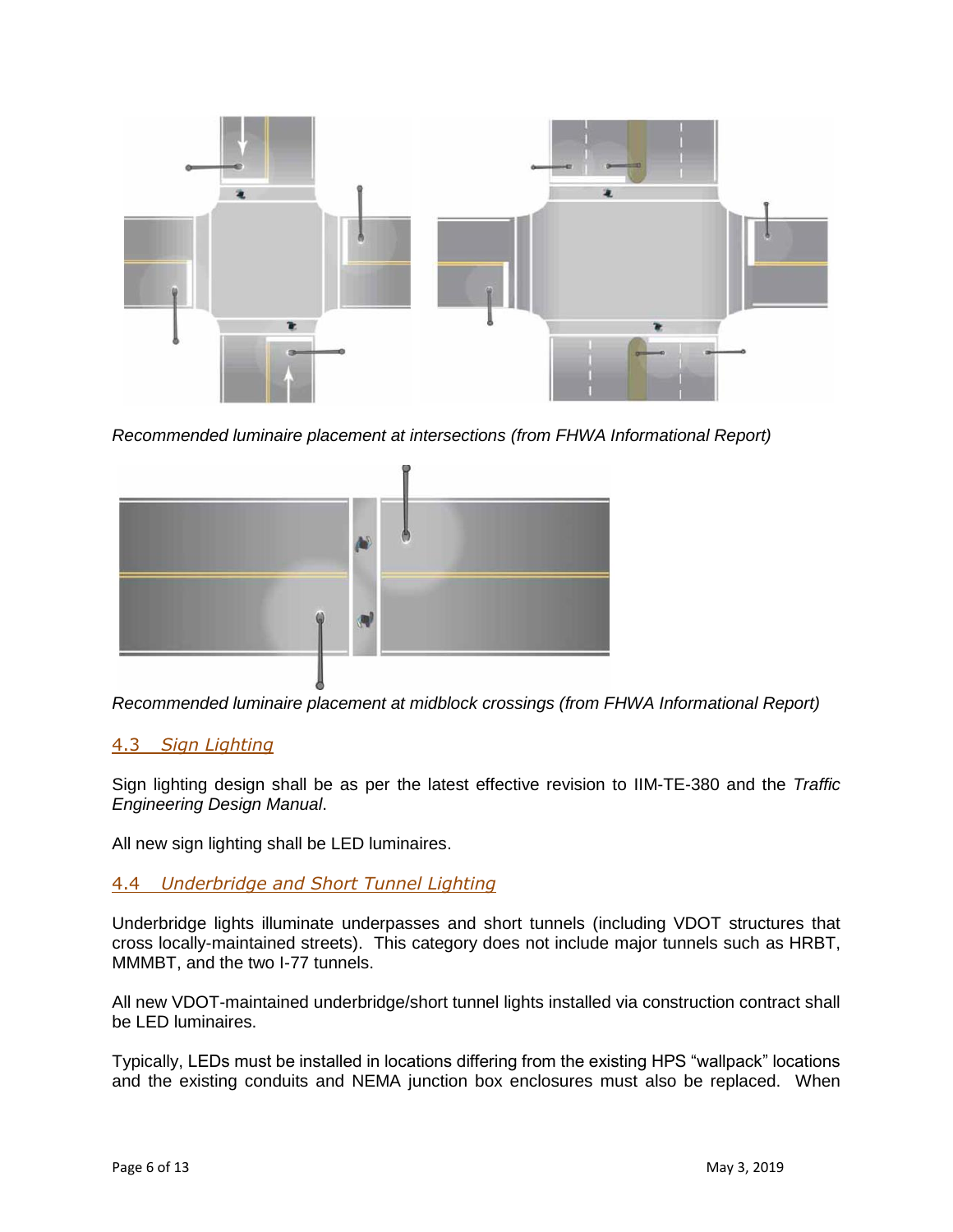designing underbridge lighting replacement, designers should evaluate whether the existing number of luminaires can be reduced while still providing appropriate illumination.

All underbridge lighting systems shall be coordinated with District Structure & Bridge. Where possible, luminaires should be attached to pier caps rather than girders (to the side rather than over the travel lanes) to facilitate future maintenance.

#### 4.5 *Other Exterior Lighting*

Other types of VDOT-maintained exterior lighting includes:

- Major tunnels
- VDOT-maintained pedestrian overpasses and underpasses
- pedestrian-scale lights (sometimes referred to as "decorative post-tops", and rarely maintained by VDOT)
- marine navigation lights for VDOT structures over navigable rivers
- aviation hazard lights for VDOT structures near airports and hospitals
- toll plaza canopy lights

LED technology should be used for these other lighting types unless another technology is judged to be more prudent based on engineering judgment.

*4.6 Light Loss Factor (LLF)* shall be considered in all lighting design calculations. Typically a LLF of 0.86 is appropriate for LED luminaires.

*4.7 Interior Lighting* (lighting inside VDOT buildings) is outside the scope of this IIM.

#### **5.0 MINIMIZING LIGHTING IMPACTS TO RESIDENTS**

#### 5.1 *General*

Lighting design shall be as per:

- The VDOT L&D Division Traffic Engineering Design Manual
- The latest effective RP-8 design requirements (currently version RP-8-18) of the Illumination Engineering Society (IES), as required by Virginia Code [§2.2-1111](https://law.lis.virginia.gov/vacode/title2.2/chapter11/section2.2-1111/)
- The latest effective revision to the AASHTO *Roadway Lighting Design Guide*
- VDOT's current approved LED Special Provisions/Specifications

#### 5.2 *Correlated Color Temperature*

Correlated Color Temperature (CCT) is a measure of the color appearance of the light ("warm" or "cool") as measured in degrees Kelvin (K). Most LED manufacturers provide luminaires with 2700K, 3000K, 4000K, or 5000K CCT options.

Lighting design plans shall indicate the CCT in the plan sheets or the plan notes.

In June 2016, the American Medical Association issued a report recommending that agencies limit all exterior lighting LEDs to 3000K, due to the AMA's concerns that LEDs with higher CCT will adversely affect melatonin production in humans.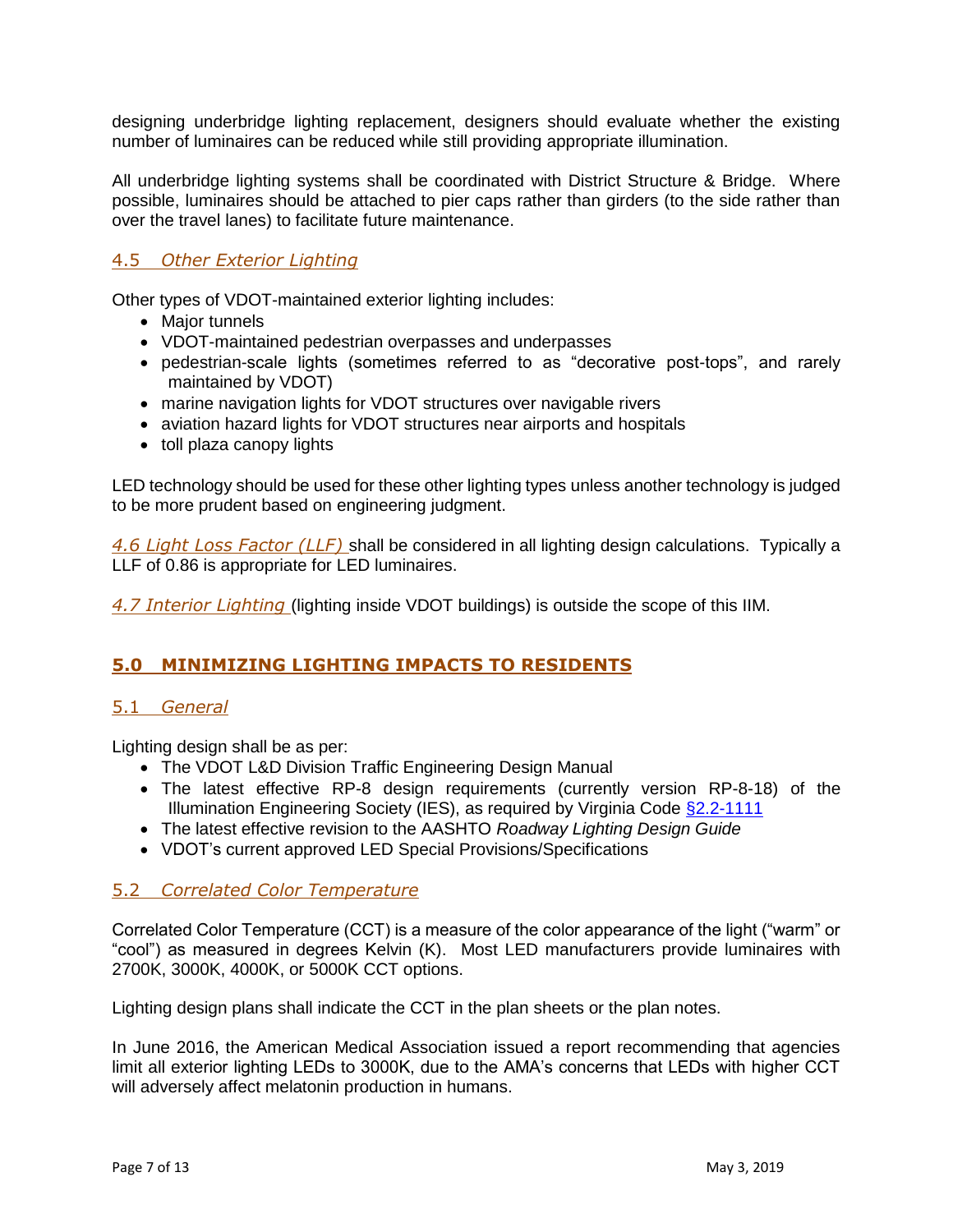In response to this report, VDOT has undertaken extensive research into impacts of CCT, and the effects of CCT on roadway safety, public health, skyglow/light pollution, and the environment.

CCT shall be as per Table 3, which was developed based on that research. This policy may be revisited after ongoing US Department of Energy research into this topic is completed.

| <b>Location type</b>                                              | <b>CCT</b>                                                                                                                                               | <b>Notes</b>                                                                                                                                                                                                                                                                                                                                                         |
|-------------------------------------------------------------------|----------------------------------------------------------------------------------------------------------------------------------------------------------|----------------------------------------------------------------------------------------------------------------------------------------------------------------------------------------------------------------------------------------------------------------------------------------------------------------------------------------------------------------------|
| <b>Designated</b><br>environmentally<br>sensitive areas           | 2700K                                                                                                                                                    | This applies to locations where there is a<br>documented concern with the impact of<br>4000K CCT lighting on flora or fauna                                                                                                                                                                                                                                          |
| <b>Designated historic</b><br>areas/landmarks                     | 2700K lighting may<br>be<br>used where requested by<br>locality<br>historic<br>the<br>or<br>area/landmark owner                                          |                                                                                                                                                                                                                                                                                                                                                                      |
| <b>Interstates</b><br>and<br><b>limited</b><br>access<br>highways | $\bullet$ Interchange lighting $=$<br>4000K<br>mainline<br>Freeway<br>$\bullet$<br>lighting $=$ 3000K                                                    | Interchange lighting includes luminaires<br>that illuminate ramps, gore areas, the first<br>500 feet of acceleration/deceleration<br>lanes, and short weaving areas (1000 feet<br>or less)                                                                                                                                                                           |
| Primaries,<br>Secondaries,<br>and<br><b>City Streets</b>          | Speed limit $\leq$ 30 mph =<br>$\bullet$<br>3000K<br>Speed limit $\geq$ 35 mph =<br>$\bullet$<br>4000K<br>Decorative<br>post-top<br>luminaires = $3000K$ | Intersection and roundabout lighting CCT<br>shall be based on the posted/statutory<br>speed limit for the highest-speed approach                                                                                                                                                                                                                                     |
| <b>Park &amp; Rides</b>                                           | 3000K                                                                                                                                                    | 4000K may be used if requested by the<br>$\bullet$<br>locality<br>Intersection lighting at the Park & Ride<br>$\bullet$<br>entrance shall be as described above<br>If the Park & Ride has an entrance or<br>$\bullet$<br>exit directly onto an Interstate/Limited<br>Access Highway, then lighting of the<br>ramp entrance/exit shall<br>be<br>as<br>described above |
| <b>Rest</b><br>Areas/<br><b>Welcome Centers</b>                   | 4000K                                                                                                                                                    |                                                                                                                                                                                                                                                                                                                                                                      |
| <b>Sign</b><br><b>Overhead</b><br><b>Lighting</b>                 | 3000K                                                                                                                                                    |                                                                                                                                                                                                                                                                                                                                                                      |
| <b>Toll Facilities</b>                                            | Traditional (staffed) toll<br>$\bullet$<br>$plazas = 4000K$<br>toll<br>All-electronic<br>facilities $=$<br>by<br>case<br>case basis                      | At traditional toll plazas, there are<br>$\bullet$<br>varying speeds of drivers approaching<br>and exiting the toll plaza, as well as the<br>potential presence of toll plaza<br>employees crossing from lane to lane<br>At all-electronic toll facilities, a CCT<br>٠<br>should be selected that will<br>best<br>facilitate accurate toll collection                |
| <b>Weigh Stations</b>                                             | 4000K                                                                                                                                                    | Note that pedestrians (weigh station<br>personnel, police, and truck drivers) are<br>often present at weigh stations                                                                                                                                                                                                                                                 |

#### **Table 3 – VDOT Lighting CCT Policy**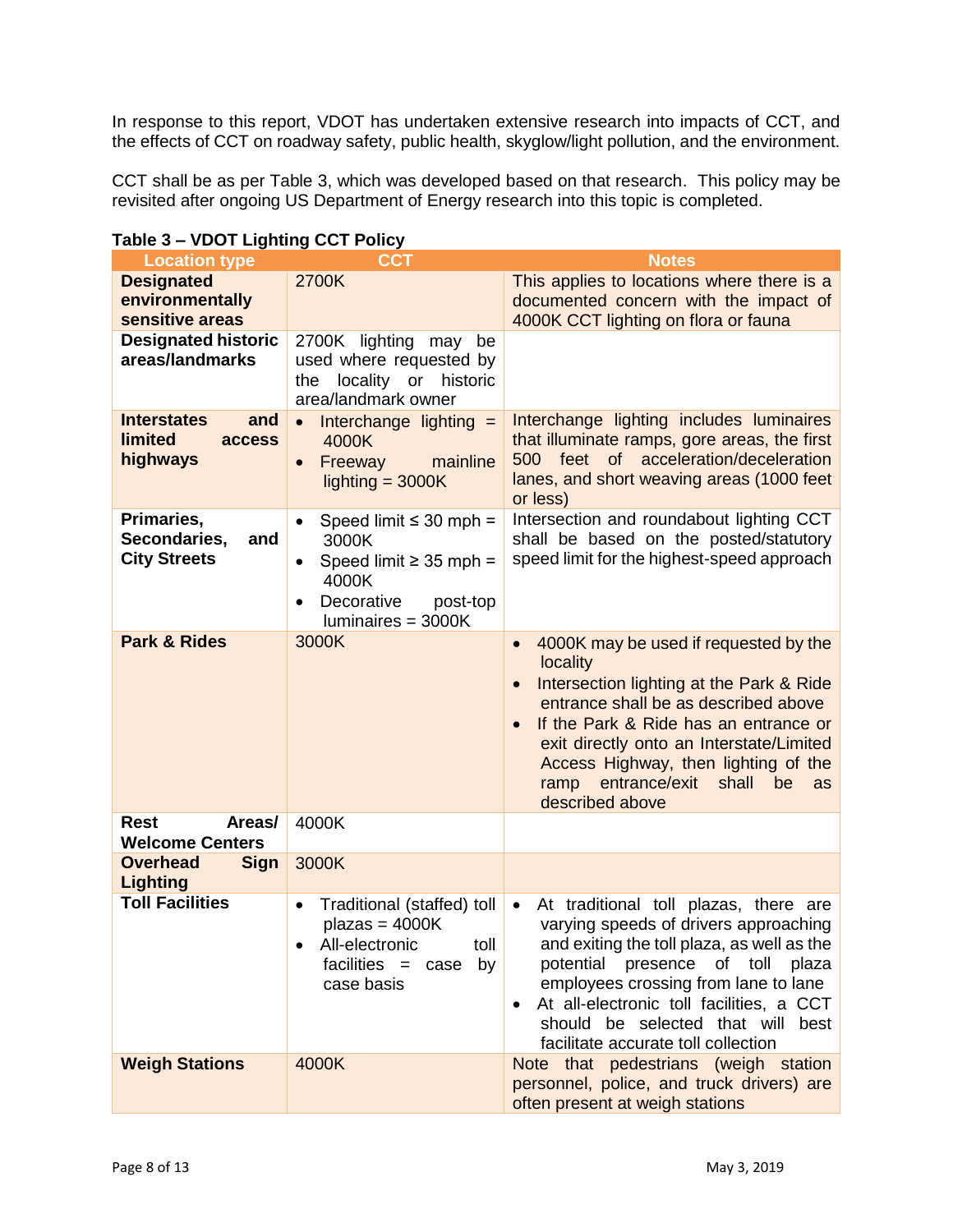| <b>Location type</b>                      | CCT                                          | <b>Notes</b>                                                                                                                                                                                                                                                                                                   |  |
|-------------------------------------------|----------------------------------------------|----------------------------------------------------------------------------------------------------------------------------------------------------------------------------------------------------------------------------------------------------------------------------------------------------------------|--|
| <b>Tunnels</b>                            | 4000K or higher                              | tunnel lights do not contribute to<br>$\bullet$<br>outside light pollution<br>vehicular tunnel lights play a critical<br>$\bullet$<br>operations<br>tunnel<br>and<br>role in<br>emergency evacuation needs<br>pedestrian tunnel lights play a critical<br>$\bullet$<br>role in pedestrian comfort and security |  |
| <b>Aerial/marine</b><br>navigation lights | recommended<br>As<br>by<br>regulatory agency | Aerial and marine lights are regulated by<br>the FAA and Coast Guard respectively                                                                                                                                                                                                                              |  |

Existing LED lights can remain until the end of their useful service life regardless of CCT, however when replaced those lights shall be brought into conformance with this policy.

It is important to note that this guidance has been developed in consideration of typical VDOT lighting types. Localities who maintain neighborhood street lighting may sometimes consider additional factors, such as aesthetic considerations and input from local police.

#### 5.3 *Reducing Light Pollution/Skyglow*

Luminaires with a zero uplight rating (a Backlight-Uplight-Glare BUG rating of U0) shall be used wherever possible.

Additionally, all conventional pole fixtures shall be oriented parallel to the road.

#### 5.4 *Reducing Light Trespass*

During the design process, designers shall analyze the impact of the recommended lighting design on the adjacent ROW, and shall ensure that light levels at the ROW line do not exceed the Maximum Initial Vertical Illuminance spill light established in the table below (adapted from Table 4-1 and 4-2 of RP-8-18).

Lighting Zone (LZ) determination is to be made based on existing land use at the time of the lighting design. Where appropriate, the designer may take into account changes in adjacent land use that have been approved by the locality and anticipated to be implemented by the time of start of construction.

| <b>LZ</b>    | <b>Where Used</b>                                                                                                                                                  | <b>Max. Initial</b><br><b>Vertical Illum-</b><br>inance Spill<br>Light (f-c) |
|--------------|--------------------------------------------------------------------------------------------------------------------------------------------------------------------|------------------------------------------------------------------------------|
| 0            | Wilderness areas, parks and preserves                                                                                                                              | 0.05                                                                         |
|              | Single-family residential, undeveloped areas, agricultural fields, office<br>parks                                                                                 | 0.1                                                                          |
| $\mathbf{2}$ | Small neighborhood businesses, apartment/condo complexes, schools,<br>churches, hospitals, light industrial facilities, small neighborhood<br>recreational centers | 0.3                                                                          |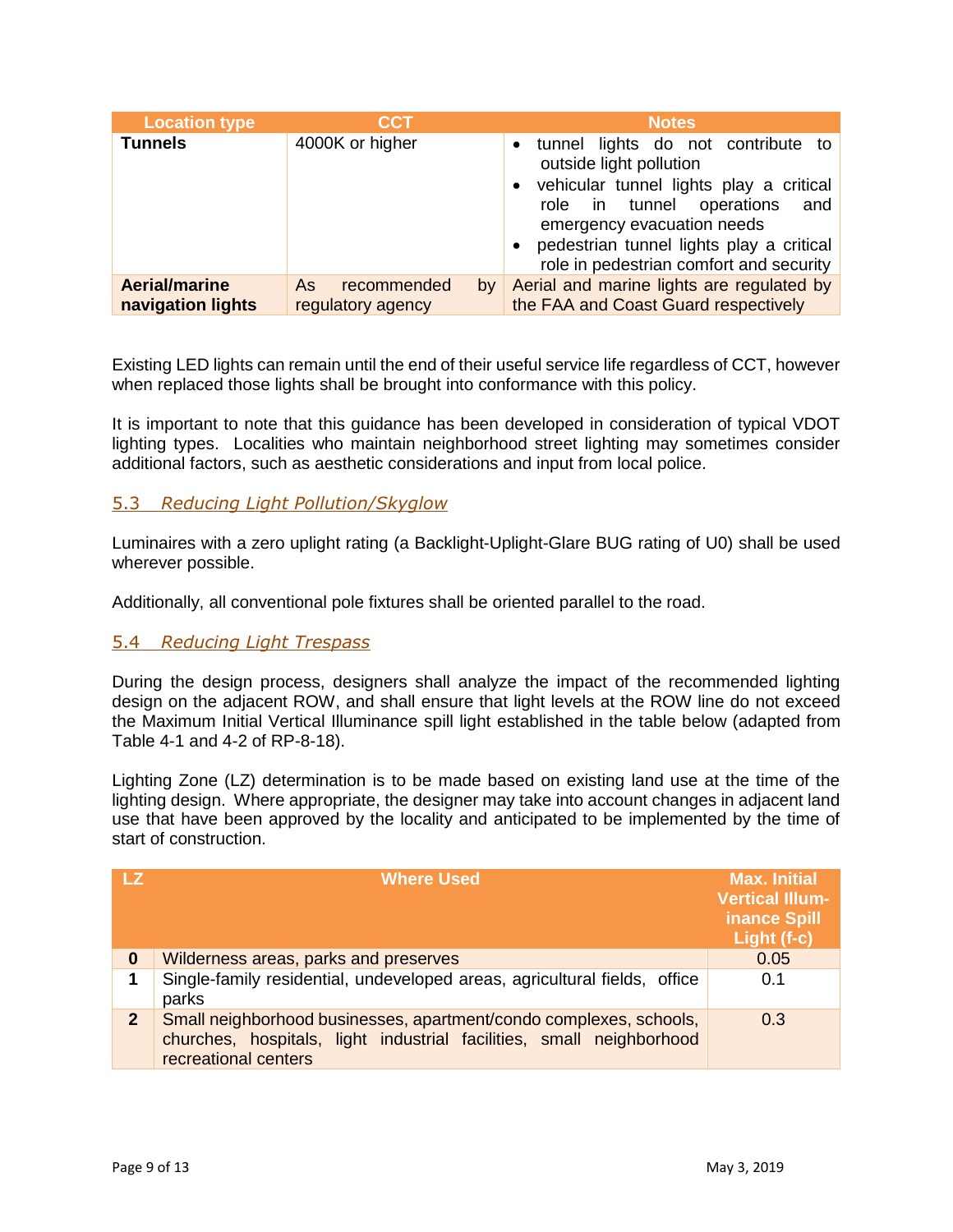| Commercial corridors, fast-food/fast-casual restaurants, car dealers,<br>gas stations, high-use recreational ball fields, industrial facilities with<br>significant nighttime usage | 0.7 |
|-------------------------------------------------------------------------------------------------------------------------------------------------------------------------------------|-----|
| Downtown central business districts and heavy industrial districts                                                                                                                  | 1.4 |

Designers should use the lowest possible Glare (the "G" in BUG) rating that is practical for sufficient illumination of the road.

High mast luminaires should use asymmetric illumination patterns wherever possible, and the design plans should indicate required house side/street side orientation of the rotatable optics.

# 5.5 *Lighting Controls Systems (LCS) and Dimming*

Lighting Controls Systems (LCS) allow lighting owners to remotely access, monitor and adjust luminaire illumination using wireless communications and a web-based user interface. Advantages include:

- Energy savings LCS allows owners to achieve 15%~30% additional energy savings beyond those achieved purely by switching to LEDs. These savings are achieved by (a) automatically adjusting for constant light output, and (b) "trimming" the lumens output (gradually ramping up and down the illumination) to avoid instant turn-on and turn-off at dusk and dawn.
- Energy metering provide highly accurate (utility grade) measurements of actual energy usage.
- Asset management/maintenance benefits GPS capabilities allow users to keep track of assets and receive automatic notification of outages.
- Dimming allows for dimming or curfewing of luminaires based on time-of-day schedules. Dimming schedules can be remotely implemented/adjusted/disabled for individual luminaires or groups of luminaires. Dimming periods could vary based on day of week or month of year.
	- o LED luminaires without LCS can be manually dimmed.
- Other Other agencies are experimenting with using LCS for vehicle/parking occupancy detection, Connected/Autonomous Vehicles applications, doubling as Wi-Fi hotspots, or other "smart city" applications.

Any experimentation with LCS must be coordinated with TED.

Dimming may be considered under the following conditions:

- Roadway lighting corridor-wide or interchange lighting levels may be reduced below "normal" 100% illumination during late-night periods when volumes drop below certain thresholds. Any late-night dimming shall use the procedures of FHWA's *Design Criteria for Adaptive Highway Lighting* publication, using the best available time-of-day volume information for that road, and shall be approved by TED.
- Parking lot lighting dimming of parking lot lights is allowed as per IES RP-20-14 *Lighting for Parking Facilities*. Rest area/welcome center dimming is not recommended due to their 24/7 nature, however dimming of park & ride lots and VDOT facility parking lots may be appropriate during late-night periods where there is nominal activity within those lots. Curfews are not recommended to minimize influence on real or perceived criminal activity.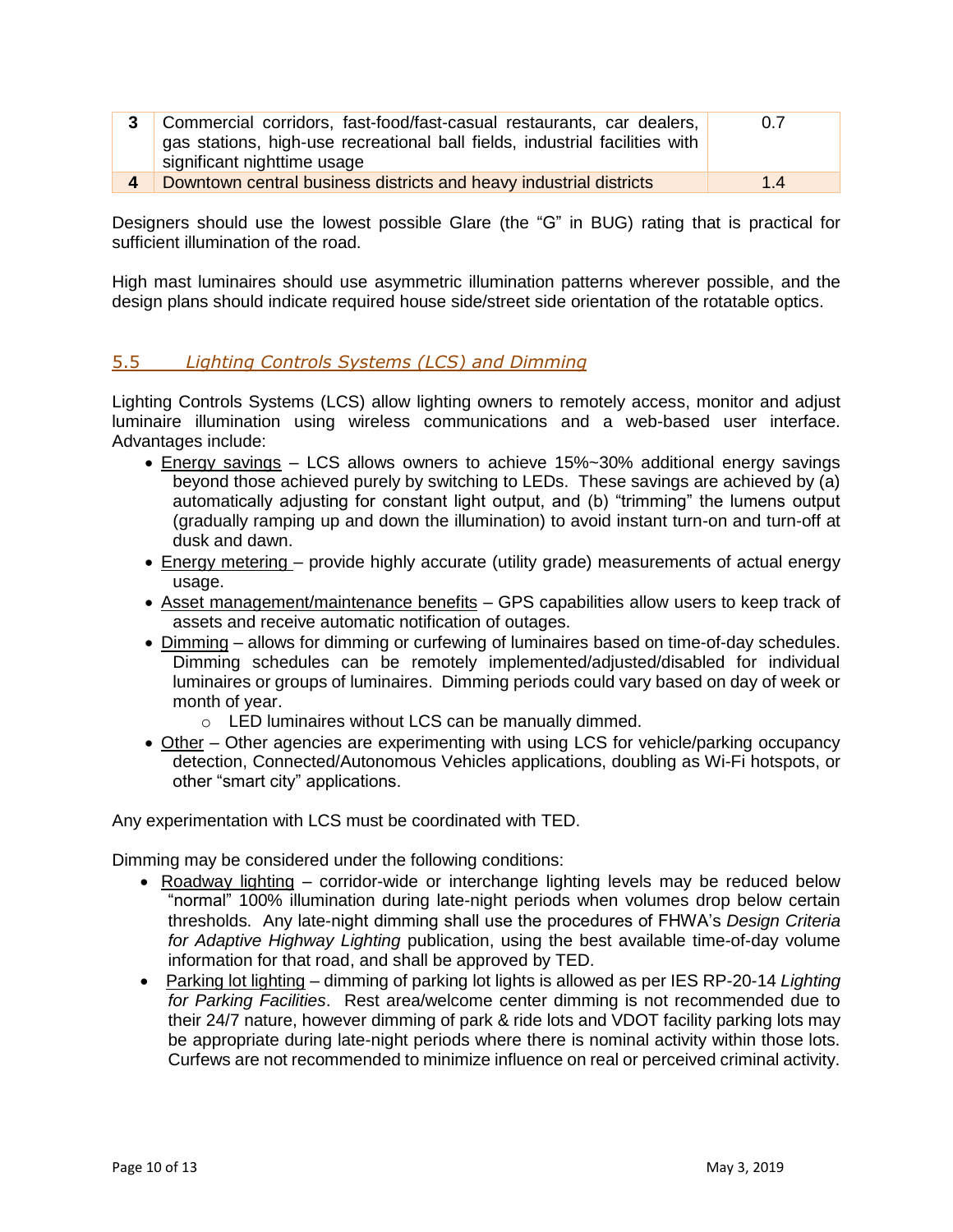• Individual luminaires may be dimmed if the immediately-adjacent property owner has complained about perceived light impacts, and it is not feasible to shield, re-orient, or replace the luminaire in such a way as to reduce the property impacts.

Dimming offers several potential advantages:

- Dimming is consistent with VDOT's commitment to minimize its impact on the environment, including light pollution.
- Dimming offers an opportunity for VDOT to substantially reduce its electric bills.
- During late-night periods:
	- o traffic volumes are typically low enough that roadway lighting falls below the volume thresholds of the AASHTO *Roadway Lighting Design Guide*.
	- o Pedestrian activity is typically nominal outside of college campuses, major transit stations, central business districts, and other unique area types.
	- o Most parking lots (except rest areas/welcome centers) see only sporadic activity.

Virginia Code [§2.2-1111](https://law.lis.virginia.gov/vacode/title2.2/chapter11/section2.2-1111/) does not prohibit late-night dimming.

# **6.0 LIGHTING MAINTENANCE**

#### 6.1 *Maintenance Responsibilities*

Lighting installation, operation and maintenance responsibilities shall be as per [§24VAC30-530-](https://law.lis.virginia.gov/admincode/title24/agency30/chapter530/section10/) [10](https://law.lis.virginia.gov/admincode/title24/agency30/chapter530/section10/) and [§24VAC30-151-420](https://law.lis.virginia.gov/admincode/title24/agency30/chapter151/section420) of the Virginia Administrative Code.

Typically, VDOT does not maintain corridor street lighting on non-limited access primaries and secondaries, with the following exceptions:

- Intersection/roundabout lighting
- Underbridge lighting where VDOT-owned structures carry limited access highways over VDOT- or locality-maintained primaries/secondaries/city streets

VDOT shall not maintain any new lighting on locality-maintained roads, nor shall VDOT maintain new decorative "post-top" lighting. For existing VDOT-maintained lighting on locality-maintained roads or existing VDOT-maintained pedestrian-scale lighting, Districts should work with the locality to transfer maintenance responsibility to the locality or other appropriate entity.

For lighting that is being installed by VDOT construction project but is required to be maintained by a permittee (typically the locality), the District shall secure a Permit agreement with the permittee prior to construction. If lighting is justified from a safety standpoint but the locality wants decorative lighting for aesthetic purposes, then the locality should be responsible for costs above and beyond what would be required for "normal" lighting.

All non-VDOT-maintained lighting in VDOT ROW, shall not exceed the maximum CCT, skyglow, and light trespass thresholds established in this IIM.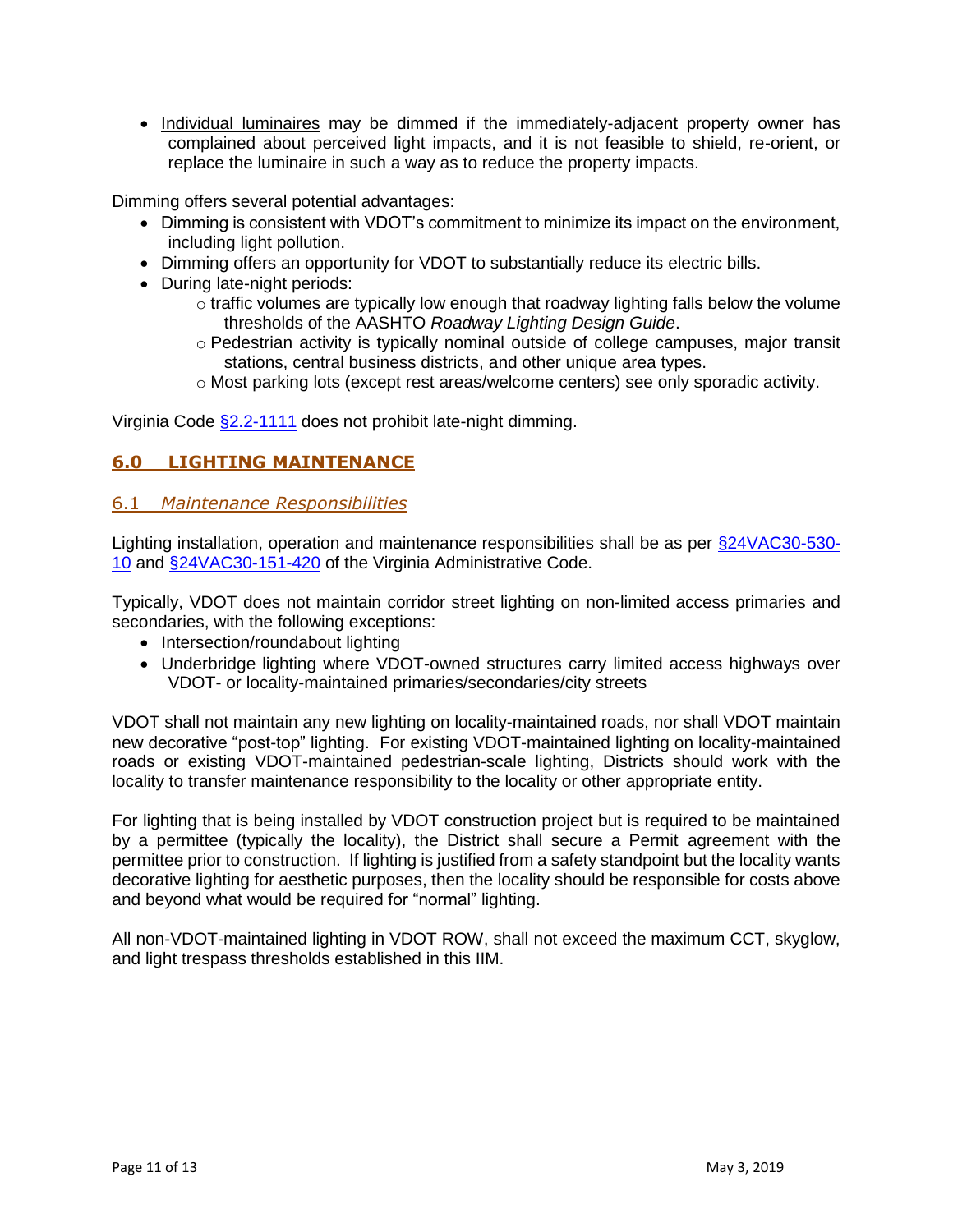# 6.2 *Replacement of Existing VDOT-Maintained HPS Luminaires*

When replacing luminaires on existing poles, designers should select LED luminaire replacements that best meet IES requirements for uniformity of lighting, given existing pole spacing and height constraints.

When replacing lights through attrition, it is acceptable to replace strings of lights with LED (have whitish LED strings followed by yellowish HPS strings) as long as there is consistency in light output (lumens) when transitioning between LED and HPS zones. Isolated replacement of single lights may result in driver complaints about inconsistency in lighting appearance, and would lead to more lighting replacement Maintenance of Traffic (MOT) operations.

**When existing tilted luminaires are replaced, the replacement luminaires shall be parallel to the road.** An acceptable method of doing this is to place an 8-inch (approximate) long adaptor bracket atop the existing LP-2 light pole for attachment of an LED "cobrahead" luminaire. Tilted luminaires will be allowed if there is documentation that there is no other feasible way to replace existing HPS luminaires without creating a potential safety concern due to nonuniformity of illumination. Tilted luminaires shall not be used when new lighting is installed or an existing lighting system undergoes full replacement due to major widening/reconstruction.



# 6.3 *Vibration Concerns*

Districts should immediately contact S&B and TED Divisions if a vibration issue is observed postconversion, and evaluate the potential to attach external vibration-dampening devices that are designed to mitigate both first-mode and second-mode vibrations.

Dampeners on new luminaire poles shall be as per the Road & Bridge Specifications.

#### 6.4 *Disposal of Existing Luminaires*

Existing HPS luminaires are classified as Universal Waste and must be properly disposed of as per [Environmental Division guidance.](https://insidevdot.cov.virginia.gov/div/env/HM/WMMGuide/Lamps/SitePages/Home.aspx)

# **7.0 EFFECTIVE DATE**

Requirements for use of LEDs (as opposed to HPS or other traditional light technologies) shall be as per the Chief Engineer's June 2017 LED Lighting Memorandum.

This IIM shall be effective for all projects for which detailed lighting plan design has not yet begun, and should be applied to the extent feasible and practical for all projects in the design process.

#### **8.0 REFERENCES**

- 2017-2021 [Virginia Strategic Highway Safety Plan](http://www.virginiadot.org/info/hwysafetyplan.asp)
- 2018 VDOT [Pedestrian Safety Action Plan](http://vdot.maps.arcgis.com/apps/View/index.html?appid=ae073e60495948deafc34d08812dfb20)
- VDOT [Traffic Engineering Design Manual](http://www.virginiadot.org/business/locdes/traffic-engineering-manual.asp)
- [FHWA Lighting Handbook](https://safety.fhwa.dot.gov/roadway_dept/night_visib/lighting_handbook/pdf/fhwa_handbook2012.pdf)
- [FHWA Design Criteria For Adaptive Roadway Lighting](https://www.fhwa.dot.gov/publications/research/safety/14051/)